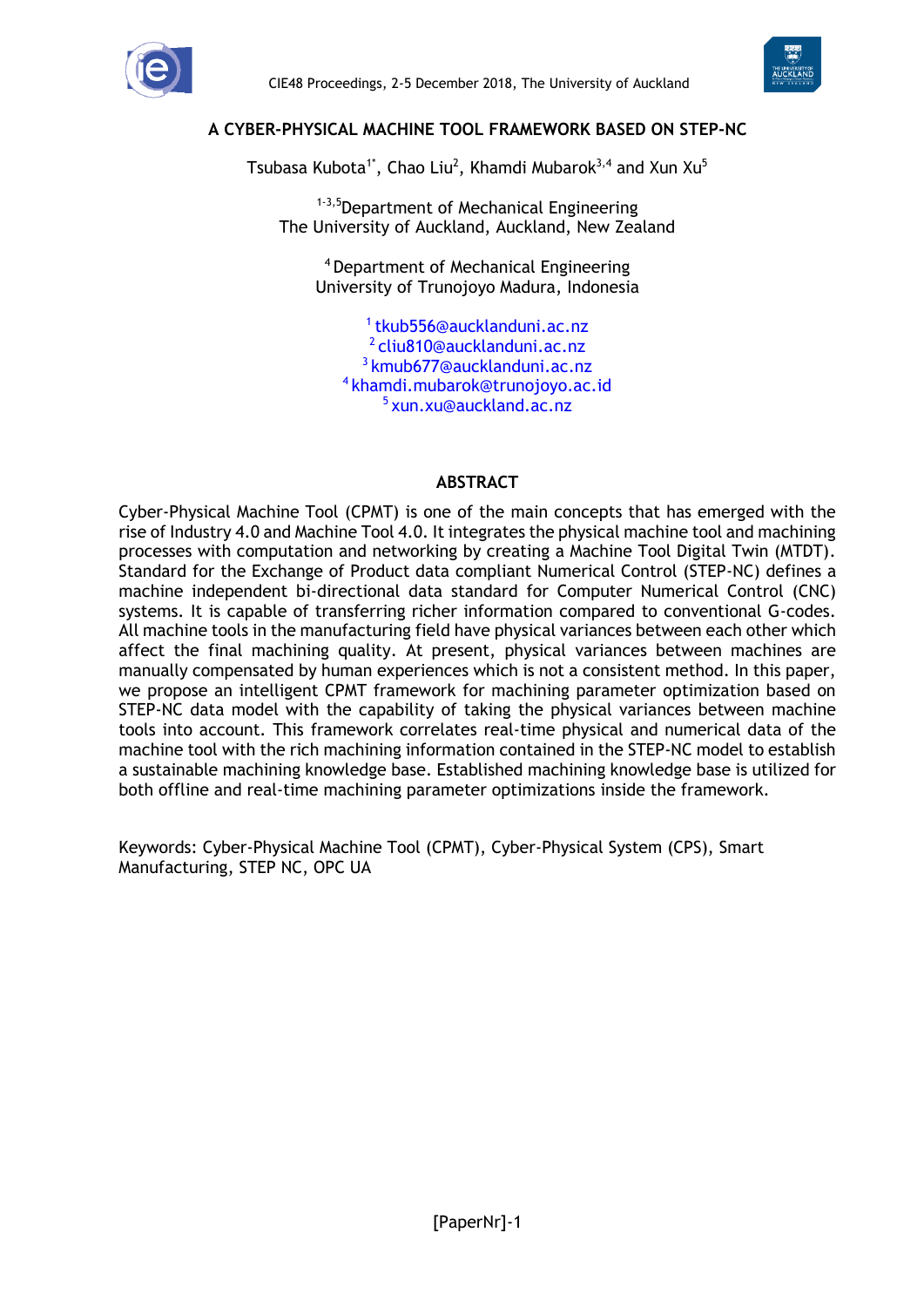



# **1 INTRODUCTION**

With industry 4.0 rapidly emerging into the manufacturing field, there is a significant increase in the amount of available data throughout the entire manufacturing process. Cyber-Physical Systems (CPS) with its digital twin (DT) or cyber-twin is one of the key concepts emerging along alongside industry 4.0 [1]. CPS creates a DT of a physical product or system within the cyberspace while establishing a direct link between the two domains. The link between the two domains allows the DT to reflect every state change that occurs on the physical object. In reverse, the DT link can be bidirectional as state changes on the DT can be reflected onto the physical machine tool through its control systems [2]. For Computer Numerical Controlled (CNC) machine tools, the concept of new generation of Machine Tool 4.0 also emerges, not only representing machining state on the cyberspace but also offers value-added services [3].

One of the aspects of industry 4.0 is global manufacturing by utilizing the modern cybernetic technologies. In modern manufacturing industry, many companies and organizations rely on outsourcing of their product parts where the suppliers can be located in other countries. However, quality assurance becomes very challenging when parts are manufactured in different locations across the globe since there will be a significant amount of variance across manufacturers. Manufacturing of parts demanding high tolerance and finish quality requires fine adjustment of machining parameters based on the machinist experience and understanding of the machining environment. The knowledge gained through the experience of a person cannot be shared easily throughout the organization for future references.

G-code is a standard programming language, ISO 6983 [4], used to define CNC machine tool motions proposed in the 1950's. However, it is still the current de facto standard used within the manufacturing industry. G-code is composed from a series of commands on how to move the machine to make the desired part, but the structure of these commands will vary across machines. Each CNC machine has its own specific motion controlling unit which is only capable of interpreting G-code in a certain format. Therefore a postprocessor is required to translate standard G-code into an appropriate format which is interpretable to a specific motion controller. This G-code's non-structured nature makes it very difficult to correlate any physical data with it to form a knowledge base.

STEP-NC Application Protocol (AP) 238 [5] is an alternative machine control language to Gcodes which describes "What" to machine rather than "How" to machine. STEP-NC file provides a structured data format which defines all of the information required to carry out the machining processes. As STEP-NC defines "What" to machine, the CNC motion controller is responsible for interpreting the input file to calculate the machining motions. Therefore, the same STEP-NC file can be executed on different CNC machine with different controllers, making STEP-NC language suitable to form a knowledge base due to its machine-independent nature. The structured data provided by the STEP-NC allows logical correlation with the physical data.

A considerable amount of research has been conducted on machining parameter optimization and physical machine condition monitoring by using various methods. However, most of the researches establish their baseline on theoretical values without incorporating the machine variant data. Physical characteristics of a machine will change over its lifetime depending on the type of machining process it has carried out. These slow time-variant changes of the machine tool physical characteristics are not often noticeable, but it will affect the machining quality over its lifetime. The advantage of the DT over conventional methodologies is the level of interaction that occurs between the DT and its physical counterpart. Detailed analysis of the physical machine behaviour reflected onto the DT will reveal and detect these slow varying machine characteristics, allowing machine tools to automatically make changes to the input machining parameters to preserve or improve the final machining quality.

The framework proposed in this paper utilizes the concept of CPS and DT utilizing structured data of STEP-NC to form a knowledge base. This knowledge base serves a similar purpose to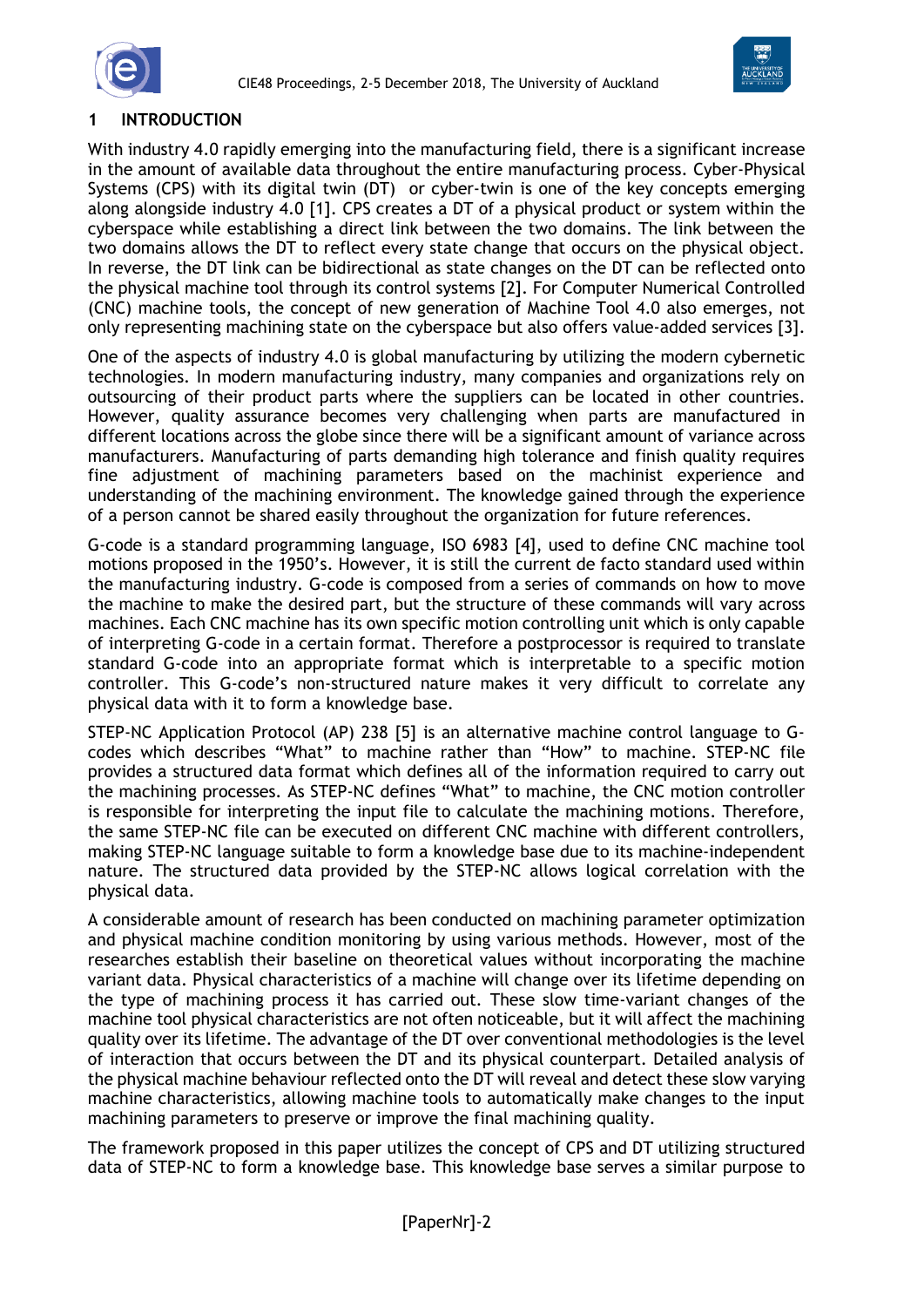



an experienced machinist, enabling connecting applications or algorithms to extract the required information and optimize the input machining parameter for a specific machine. Data from the knowledge base can also be utilized for real-time abnormality monitoring during machining operations. This framework is intended to be ubiquitous to allow access from different locations through the Internet.

The rest of the paper is organized as follows. Section 2 briefly reviews the related research work on Cyber-Physical Machine Tools and STEP-NC based optimization. Section 3 introduces the system architecture of this framework including details explanation of the data flow. Section 4 demonstrates the implementation of this framework through a case study. Finally, Section 5 summarizes the paper and indicates the further work.

# **2 RELATED WORK**

### **2.1 Cyber-Physical Machine Tools concept**

The concept of CPS was firstly introduced in 2006 [6]. CPS marries the physical object in the physical world with its computational capabilities in the cyber-space through bidirectional communication [7]. The communication enables data related activities of the physical equipment to be captured and analyzed in its DT. Thus, valuable information from the data can be extracted and used to predict and find optimized parameters. Likewise, the optimized parameters that can be transferred back to the equipment via a control feedback function. This concept is adopted into the manufacturing domain to monitor shop floor activities and to optimize the entire value chain [8]. To be more precise, the term Cyber-Physical Production Systems (CPPS) has also been introduced [9][10]. Subsequently, diverse applications of CPS have been proposed, such as cyber-physical assembly systems [11], cyber-physical systems for maintenance [12], cyber-physical process monitoring systems [13] and cyber-physical machine tools [14].

Cyber-Physical Machine Tool (CPMT) is defined as a complete CPS-based machine tool that is smarter, well-connected, widely accessible, more adaptive and more autonomous [15]. CPMT architecture consists of three main components, i.e. physical machine tools, communication networks, and Machine Tool Digital Twin (MTDT). The difference between a traditional machine tool and a CPMT lies within the existence of its MTDT that functions as the external brain of the machine tool where it can take full advantage of the incoming real-time data. Currently, all the CPMT systems are focused on optimizing machine tool parameters through physical condition monitoring. However, up to this point, any actual geometrical information such as machining feature and workpiece is still disregarded from the optimization process.

### **2.2 STEP-NC based optimization**

STEP-NC AP238 is an alternative CNC programming language to G-codes which is developed on the base of a STEP data format under the ISO14649 standard [16]. STEP-NC delivers significantly richer information through to both CNC controller and its operators, enabling them to understand "What" is being machined opposing to "How" it is machined on the Gcode.

The characteristics of STEP NC have been extensively investigated for machining parameter optimization purposes. Ridwan et al. [17] proposed a framework for machining parameter optimization using the STEP-NC data and analysing the machining data obtained during the process execution. The system consists of a process control module, knowledge-based evaluation module, and an optimization module. Feedrate and finishing operation were taking as parameters to be optimized where the optimization data was developed under EXPRESS schema [18]. Zhao et al. [19] presented a closed-loop machining for on-line inspection process based on STEP-NC data. A new version of STEP-NC Interpreter was developed. This is one of the early on-machine inspection systems where both workpiece and tool are inspected. Danjou et al. [20] presented the manufacturing knowledge management based on STEP-NC that is able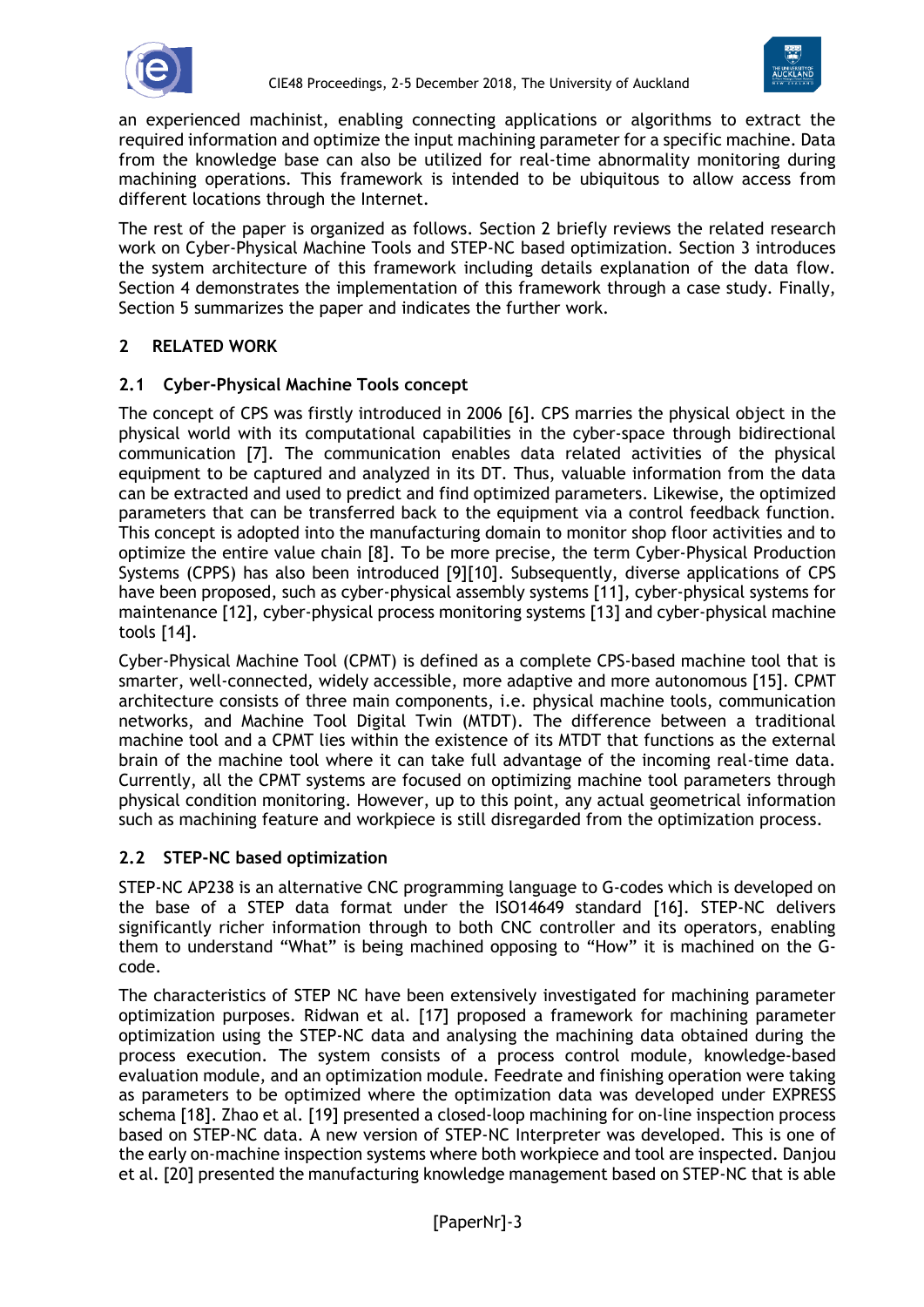



to assist part designers to apply optimal machining condition during the design phase. Wosnik et al. [21] proposed a STEP-NC enabled feedback loop to the manufacturing process by incorporating a mathematical observer to calculate the cutting forces from motor currents.

Although research on optimizing machine tool parameters has been extensively studied, many of them focused on offline process planning and optimization. While some work proposed online monitoring functions, data processing and analytics were not included. The extracted STEP-NC process data and real-time machining data have not been correlated in a structured format. Consequently, it is difficult to understand "What" is happening during machining of a feature.

# **2.3 Research Gaps**

Extensive studies on machining parameter optimization based on STEP-NC have been investigated. However, only a few of them associate the real-time physical data obtained from the physical machine tool to the actual machining data. The rich information of STEP-NC and physical machine behaviours are analysed as separate entities. Hence, there are no direct relationships realized between the machining feature and the machine tool behaviours. Optimal machining parameters are often calculated from mathematical models which do not include the physical variance between each machine tool. The framework proposed in this paper aims to bridge this research gap by integrating the information in STEP-NC files with the real-time machining data provided by the DT.

### **3 SYSTEM ARCHITECTURE**

A CPS typically includes a physical layer and a virtual layer. In this paper, we develop a Machine Tool Digital Twin (MTDT) in the virtual layer utilizing OPC Unified Architecture (OPC-UA) information modelling [22]. Figure 1 shows the overall architecture of the proposed framework. To analyse data, machine learning algorithms are embedded which connect to two main function loops, i.e. machining parameter optimization based on previous machining data, and abnormality monitoring loop which monitors real-time machine behaviour.

The MTDT receives real-time machining data from the CNC machine tool along with the executing workingstep data extracted from the input STEP-NC file. All parameters of the MTDT are recorded in a Relational Model Database (RMDB) such as Microsoft (MS) SQL Server in a structured manner. The MTDT parameters are stored under a single data object within the SQL Server model. This data object has a structure similar to the MTDT to correlate all parameters. A data object is created for each STEP-NC workingstep that is executed as a motion on the machine to enable correlation of the physical machine condition with the input machining feature geometry and operation data. The data objects will then be used as the input to the machine learning algorithms where the underlying feature patterns within the data are extracted. Extracted feature patterns are stored back in the SQL server which will form the core of the knowledge base. These extracted feature patterns are used as references to analyze the characteristics of future inputs.

Machining parameter optimization loop is responsible for the observation of the input machining information, i.e. features and operations. When the CNC interface executes a workingstep from the input STEP-NC data, its feature and operation data is uploaded to the MTDT in the OPC UA server before any motion is executed on the machine. Workingstep feature and operation data is compared to past machining data executed on the machine by the machining parameter optimization algorithm. This algorithm gets input data from the machine learning algorithm which extracts the characteristics of the input machining data. From all the inputs, the machine parameter optimization algorithm will alter the input machining parameters where needed, including both feature geometry and machining parameters. The optimized machining data will be fed back into the CNC interface for its execution on the machine which is also able to save the optimized STEP-NC data.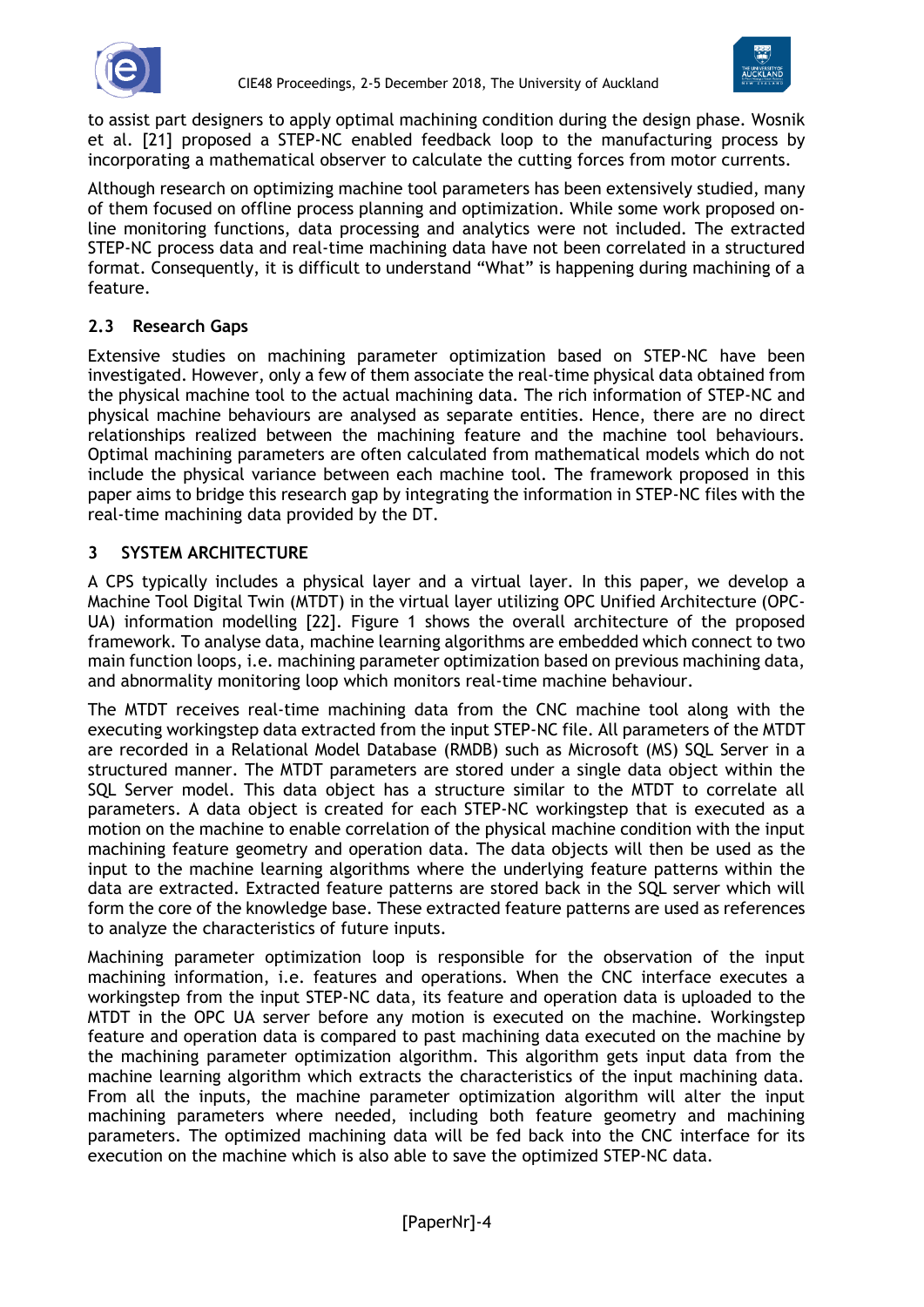





**Figure 1: Overall Architecture of Proposed Framework**

Abnormality monitoring loop is responsible for monitoring the real-time incoming data from the physical machine tool. Real-time machine data is fed into the abnormality monitoring algorithm where it will be observed for any abnormal behaviour of the physical machine tool during its operation. This algorithm will take the extracted data feature from the machine learning algorithm for the reference of abnormality. If any abnormality is detected during the machining operation, the type of abnormality and its occurrence will be stored within the SQL server as well as machine control for the compensation for the detected abnormality. As OPC UA allows for bidirectional data flow, the compensation control signal can take effect directly through the MTDT in real time.

# **3.1 CNC Interface**

STEP-NC files are loaded into the CNC interface first where it will get parsed into its treestructured data form. Each node in this tree-structured data is an entity of STEP-NC carrying valuable information. A single STEP-NC file is defined as a "Project" which contains multiple entities underneath it, including Its id, Main\_Workplan, Its\_workpieces, Its\_owner, Its\_release and Its\_status. Likewise, each of these entities has multiple entities beneath it, forming the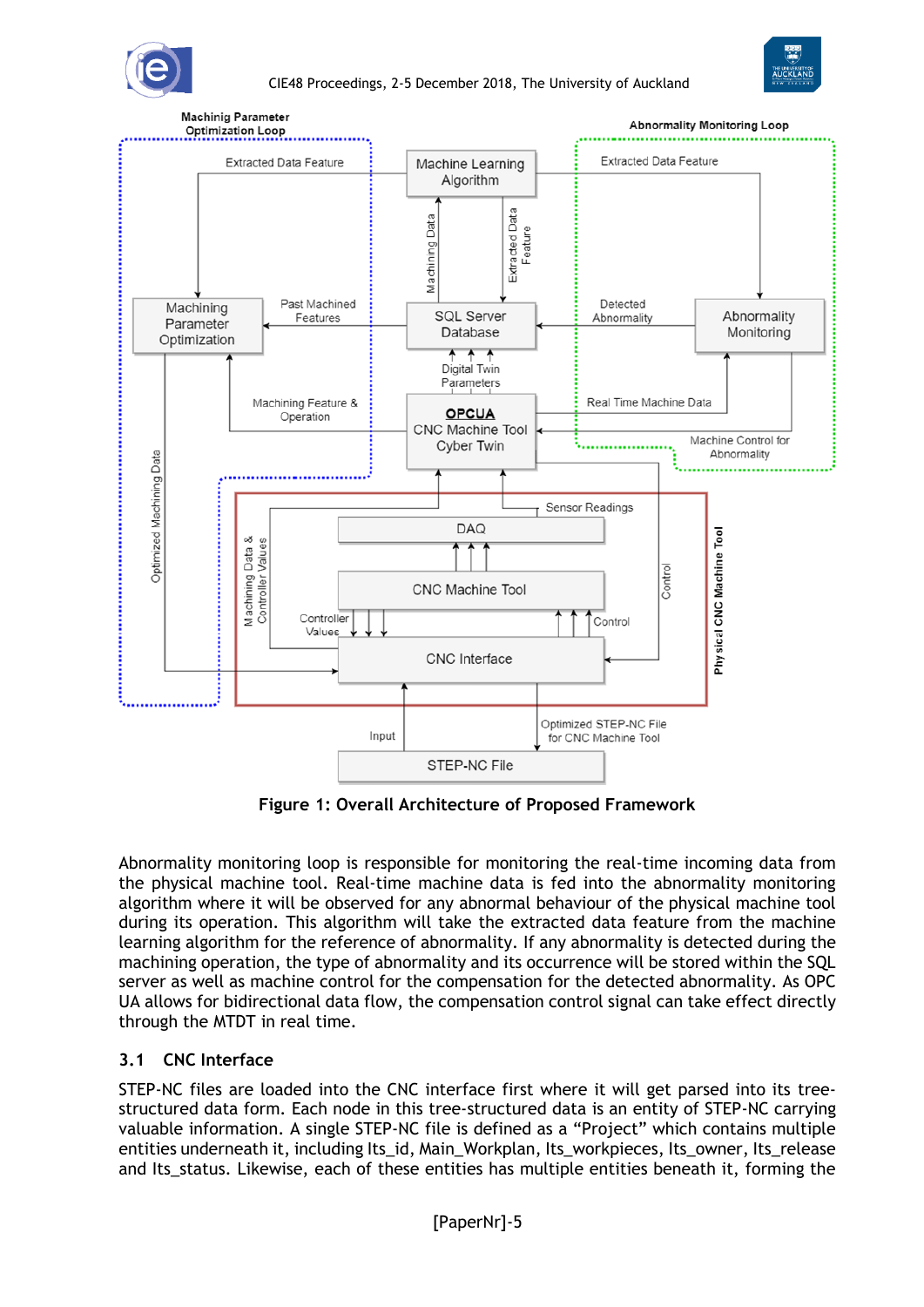



tree data structure. Tree data structure can clearly define the relationships between each entity as every entity must be a child of another entity. The machine executable entity in the STEP-NC file is defined by a "Workingstep" that is an entity encapsulating all information required to machine the defined machining feature, i.e. feature geometry, machining operation parameters, tools, strategies and workpiece setups. An entity which collects a series of Workingsteps is defined as a "Workplan".

The CNC interface is an OPC UA client that serves as an interface for both CNC and MTDT in the OPC UA server. Numerical parameters obtained from the CNC controller will be reflected in the MTDT through this interface in real time. As OPC UA is capable of bidirectional communication, control commands through the MTDT from another client can be executed on the physical CNC machine.

### **3.2 Conversion of STEP-NC to XML format**

The parsed STEP-NC data in the CNC interface needs to be converted into an appropriate format to carry the contained information through the OPC UA server while preserving its structural integrity. ISO10303-28 standard [23] defines a format of how STEP-NC file can be represented as an eXtensive Markup Language (XML) format as this format is capable of handling information with a parent/child relationship, similar to a STEP-NC tree data structure. XML is a very common data format used in data exchange which can be easily interpolated by humans, making it simple to make alterations. Extensive research has been done on XML data formats thus many reliable software and algorithms are available for various operations on the XML format. An example of a STEP-NC file and its corresponding XML format after conversion is illustrated in Figure 2.

| FILE SCHEMA ( ('MACHINING MILLING SCHEMA') ) ;<br>≺/Its elements><br>▼ <its elements="" id="279" name="WORKPLAN"><br/>ENDSEC:</its>                                                                                                                                                                                                                                                                                                                                                                                                                                                                                                                                                                                                                                                                                                                                                                                                                                                                                                                                                                                                                                                                                                                                                                                                                                                                                                                                                                                                                                                                                                                                                                                                                                                                                                          | <its_id>WORKPLAN FOR SECOND SETUP - SIDE WITH SLOTS</its_id>                                                                                                                                                                                                                                                                                                                                                                                                                                                                                                                                                                                                                                                                                                                                                                                                                                                                                                                                                                                                                                                                                                                                                                                              |
|----------------------------------------------------------------------------------------------------------------------------------------------------------------------------------------------------------------------------------------------------------------------------------------------------------------------------------------------------------------------------------------------------------------------------------------------------------------------------------------------------------------------------------------------------------------------------------------------------------------------------------------------------------------------------------------------------------------------------------------------------------------------------------------------------------------------------------------------------------------------------------------------------------------------------------------------------------------------------------------------------------------------------------------------------------------------------------------------------------------------------------------------------------------------------------------------------------------------------------------------------------------------------------------------------------------------------------------------------------------------------------------------------------------------------------------------------------------------------------------------------------------------------------------------------------------------------------------------------------------------------------------------------------------------------------------------------------------------------------------------------------------------------------------------------------------------------------------------|-----------------------------------------------------------------------------------------------------------------------------------------------------------------------------------------------------------------------------------------------------------------------------------------------------------------------------------------------------------------------------------------------------------------------------------------------------------------------------------------------------------------------------------------------------------------------------------------------------------------------------------------------------------------------------------------------------------------------------------------------------------------------------------------------------------------------------------------------------------------------------------------------------------------------------------------------------------------------------------------------------------------------------------------------------------------------------------------------------------------------------------------------------------------------------------------------------------------------------------------------------------|
| DATA:<br>#1=CARTESIAN POINT('LOCATION', (0., 0., 35.));<br>#2=DIRECTION('AXIS', (0., 0., 1.));<br>#3=DIRECTION('REF-DIR', (1., 0., 0.));<br>#4=AXIS2 PLACEMENT 3D('', #1, #2, #3);<br>#5=PLANE('SECPLANE OF PLANAR FACE: STEP', #4);<br>#6=PROPERTY PARAMETER('');<br>#7=MATERIAL('','',(#6));<br>#8=CARTESIAN POINT ('', (-2.5, -2.5, -2.5));<br>$#9 = DIRECTION('', (0., 0., 1.));$<br>#10=DIRECTION('', $(1., 0., 0.)$ );<br>#11=AXIS2 PLACEMENT 3D('', #8, #9, #10);<br>#12=BLOCK('BOUNDING BOX OF STOCK', #11, 180., 118.9, 35.);<br>#13=WORKPIECE('STOCK', #7, \$, \$, \$, #12, ());<br>► <its id="278" name="SETUP" setup=""> - </its><br>#14=CARTESIAN POINT('',(0.,0.,0.));<br>$\langle$ /Its elements><br>#15=DIRECTION('',(0.,0.,1.));<br>▼ <its elements="" id="334" name="WORKPLAN"><br/>#16=DIRECTION('', <math>(1., 0., 0.)</math>);<br/>#17=AXIS2 PLACEMENT 3D('', #14, #15, #16);<br/>#18=BLOCK('BOUNDING BOX OF FINAL PART', #17, 175., 113.9, 30.);<br/>#19=WORKPIECE('FINISHED PART', #7,0.001, #13, \$, #18, ());<br/>#20=CARTESIAN POINT('',(0.,0.,0.));<br/>►<its id="333" name="SETUP" setup=""> . </its><br/>#21=MILLING TECHNOLOGY(\$,.CCP.,\$,100.,0.1,\$,\$,\$,\$);<br/>≺/Its elements&gt;<br/>#22=CUTTING COMPONENT (123., \$, 987., #21);<br/>≺/Main workplan&gt;<br/>#23=ENDMILL('ENDMILL 40MM', (#22,#22,#22,#22), 123., 40., 60., .RIGHT., .F.,<br/>▶<its_workpieces_name="aggregate">. <br/><math>4, 0.2, 0.</math>;<br/>#24=MILLING MACHINE FUNCTIONS(.F., \$,.F., F., \$, (),.F., \$, \$, ());<br/>▶<its_release_name="date_and_time" id="340"><br/>#25=BOTTOM AND SIDE FINISH MILLING (\$, \$,<br/>≺Its status∧<br/>'OPERATION FOR FINISH MILLING OF A STEP', 10., #20, #23, #21, #24, 4., \$, \$, \$,<br/><br/>8.15.10.10.1</its_release_name="date_and_time"></its_workpieces_name="aggregate"></its> | State dements name: MACHINING WORKINGSTEP" ID="83"> ► <its_elements id="83" machining="" name:="" workingstep"=""> ►<its_elements "machining="" id="139" name:="" workingstep"=""></its_elements><br/> ►<its_<br><b>FIGURE 1918</b> The MACHINING WORKINGSTEP" ID="154"&gt;VIts_elements&gt;<br/> <math>\triangleright</math> <its_elements id="154" name="MACHINING" workingstep"="">VIts_elements<br/> <math>\triangleright</math> <its_elements id="184" name="MACHINING" workingstep"="">VIts_eleme<br/>→<its_elements id="260" name="MACHINING_WORKINGSTEP"></its_elements><br/>→<its_elements id="261" name="MACHINING_WORKINGSTEP"></its_elements><br/>▶くIts elements name="MACHINING WORKINGSTEP" ID="262"&gt; く/Its elements&gt;<br/><its id="">WORKPLAN FOR THIRD SETUP - SIDE WITH NO SLOTS</its><br/>▶<its_elements id="280" name="MACHINING WORKINGSTEP"> · </its_elements><br/>→ <the_elements id="304" name="MACHINING"  0rkingstep"=""><br/>→ <tts_elements id="302" name="MACHINING"  0rkingstep"=""></tts_elements><br/>→ <tts_elements id="322" name="MACHINING"  0rkingstep"=""></tts_elements><br/>→ <its id="337" name="PERSON AND ADDRESS" owner="">. </its></the_elements></its_elements></its_elements></its_<br></its_elements> |

# **Figure 2: Comparison of Original STEP-NC File and XML Format**

### **3.3 Formation of Knowledge base**

Knowledge base for this framework is formed by extracting the feature and operation entity out from the executed machining workingsteps. The feature entity will contain "What" the feature is, i.e. feature geometry information. Operation entity contains information on the type of machining strategy which the CNC machine must use to machine the specified feature. The workingsteps are converted into XML format during execution and uploaded on to the DT.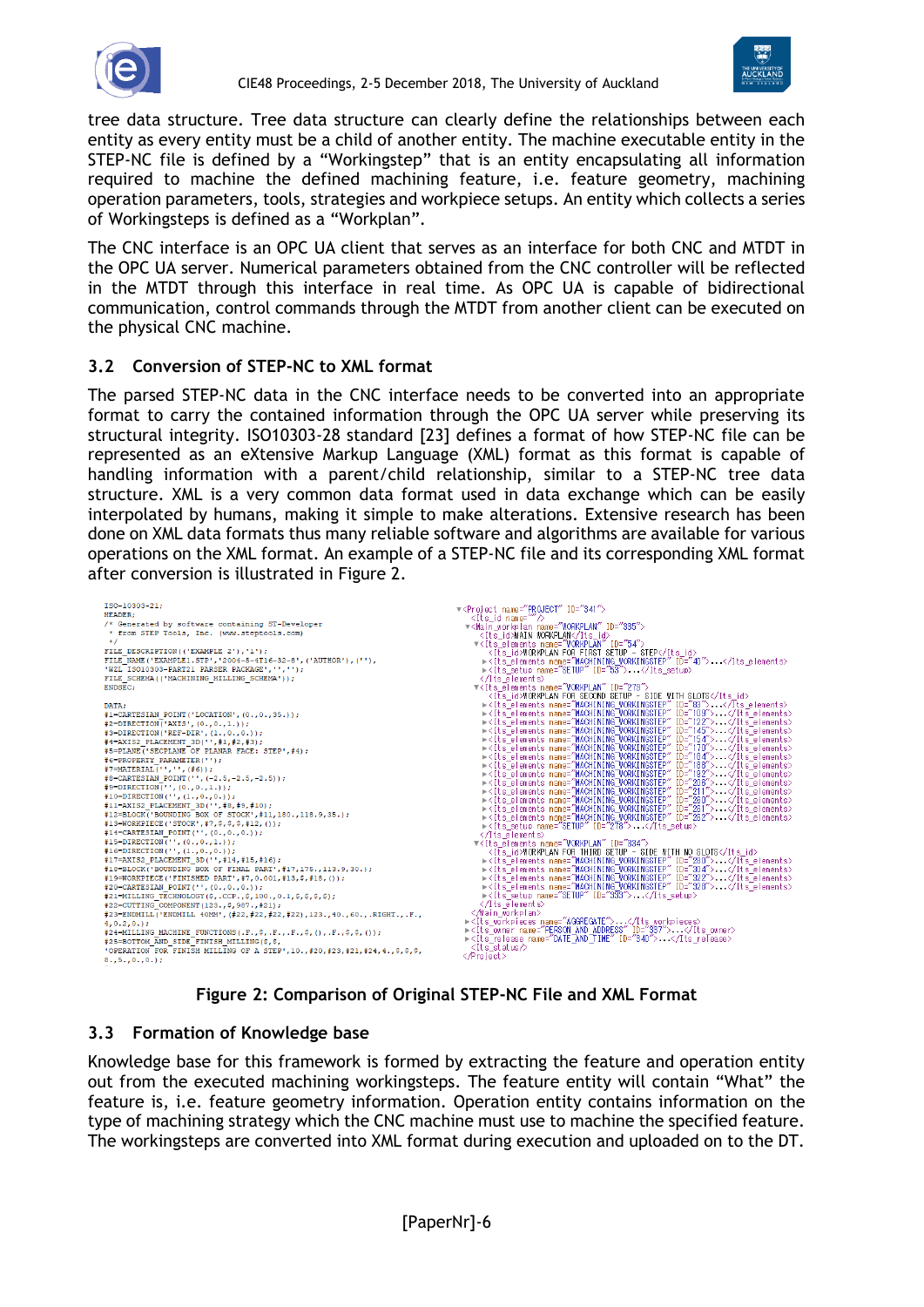



During the execution of a workingstep, each MTDT parameter value is recorded directly into the SQL server through an adapter software. The STEP-NC feature and operation information extracted from the executed workingstep is correlated with the physical behaviours of the CNC machine within the model defined in the SQL server. Physical behaviours in this case include tool vibration, cutting force, axis velocity, axis acceleration, motor load and tool acoustic emissions.

Each CNC machine will have its own physical characteristics as it will have a different background on what operation it has carried out in the past. Quality of the final machined part will vary across each machine as they will have different physical characteristics such as rigidity, cutting tool condition and material of the machine. These physical characteristics will vary over the lifetime of the machine which will take a significant effect on the final machining quality. These slow varying parameters of the CNC machines cannot be directly modelled into the DT as they are constantly changing over time. Therefore, changes in machine physical properties must be identified from the data reflected on the MTDT by extracting its characteristics. Characteristics of these physical parameters must be correlated to the input STEP-NC data to develop a detailed understanding of the relationship between the feature geometry and physical machine behaviour and machine physical properties.

# **3.4 Machining Parameter Optimization and Real-Time Monitoring**

Once a knowledge base of an appropriate size is established through a number of machining sessions, it can be utilized for both machining process optimization and real-time abnormality detection. The machining parameter optimization algorithm will analyse the new machining workingsteps before the CNC machine executes any motion. This machine parameter optimization algorithm will compare the input feature and operation data with the past machining data stored in the SQL server to derive an optimal machining parameter value. The machining parameter values will be optimized to maximize the final machining feature quality based on the machine's physical characteristics.

Real-time data from the MTDT will be monitored by the abnormality detection algorithm to detect any unexpected behaviours of the physical machine tool during its operation. This algorithm will utilize the past machining data contained in the SQL server and machine learning algorithm to detect the abnormal behaviour of the machine too during its machining process. Any abnormal behaviours detected by this algorithm is recorded into the SQL server, and an appropriate control signal is sent to the MTDT to minimize the effect. As OPC UA is a bidirectional communication protocol, control commands can be transferred from the DT into the CNC interface to control the physical CNC machine.

### **4 CASE STUDY**

Standard three-axis CNC milling machine can be broken down into four main subsystems which are all controlled under the CNC motion controller to achieve the required machining motion; spindle, linear x-axis, linear y-axis and linear z-axis. The DT of the CNC milling machine is modelled by mapping each of these physical subsystems to an object within the OPC UA server address space. The OPC UA object will be the parental object to a variable object where the live numerical data is stored. Each OPC UA object will represent a subsystem of the CNC machine with variable objects as their children representing its physical and numerical attributes. An OPC UA object will also be made to store the machining data obtained from the STEP-NC file which includes the machining workingsteps and cutting tool information. The input to the MTDT is obtained from two sources: the CNC interface connected to the machine controller and the Data Acquisition (DAQ) card interfacing with the sensors attached to the CNC machine tool.

The structure of the OPC UA information model used in this case study is presented in Figure 3. Each linear axis subsystem has child variable objects to monitor the computed position, offset position, axis velocity, axis acceleration, axis motor current and cutting force.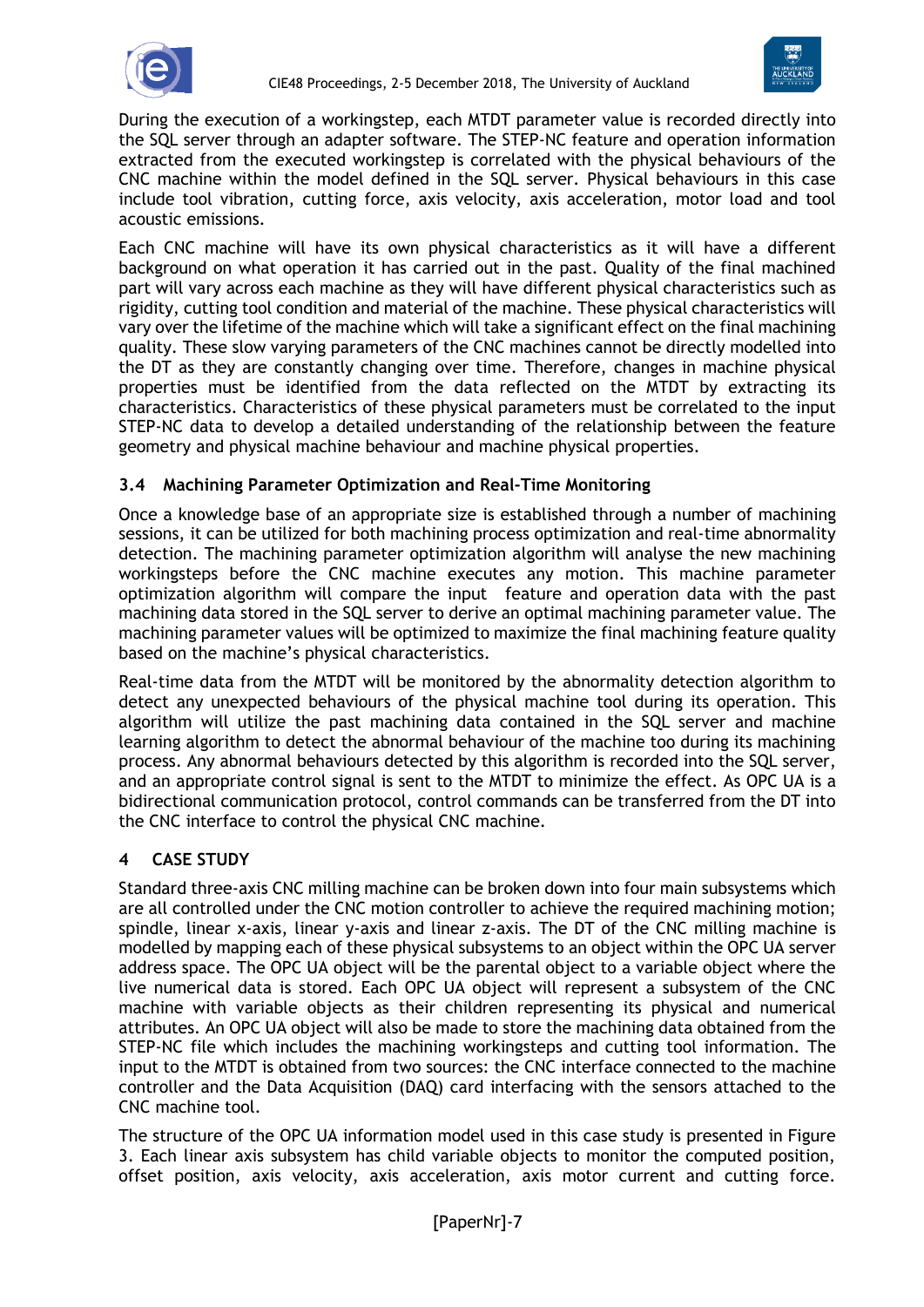



Accelerometer and current sensors are attached to the tool holder of the CNC milling machine to capture the physical behaviour of the cutting tool along with its motor load during the machining process.



**Figure 3: OPC UA Information Model Structure**

Figure 4 shows the user interface of the OPC UA client software developed based on the software development kit (SDK) provided from the OPC Foundation which composes of three sections: OPC UA server items, OPC UA node notifications and node value plot. Top right-hand pane displays the address space of the OPC UA server which implements the proposed information model structure. OPC UA node "EMCO Concept 105" takes the place of "CNC Machine" object shown in Figure 3 as this is the model name of the CNC milling machine modelled by this information model. Top left-hand pane displays the OPC UA objects monitored by the client which will be the entire information model. Live values of each monitored object are tracked by the client and recorded to the specified SQL server and visually represented by the plotting window on the bottom pane.

A CNC interface is developed on C# platform to allow STEP-NC machining capabilities on standard CNC milling machines which do not have an open architecture. The developed CNC interface (Figure 5) is capable of visualizing the input STEP-NC data using CADability software package and displaying the data in tree view format on the left-hand pane. This CNC interface acts as an OPC UA client which is responsible for uploading the CNC linear axis position, velocity and acceleration to the MTDT inside the OPC UA server. STEP-NC data is transferred into the OPC UA server by converting it into an XML format. This interface automatically generates the initial toolpath and machining volume calculation when the STEP-NC file is loaded.

The MTDT in the OPC UA server is embedded in an adapter software that logs all the value changes that occur for every variable object into the predefined MS SQL Server database. This predefined MS SQL database has a similar structure to the DT modelled in OPC UA server. Each executed workingstep data along with the machine tool physical data is stored under a single object "MachiningSession" in the database. This single object will correlate every data obtained during the execution of each workingstep. When any data is logged from the MTDT into the SQL server, it will be timestamped by the OPC UA server timer. As each logged data is timestamped, there will be a chronological relationship between each data, allowing understanding of "what" happened at each time.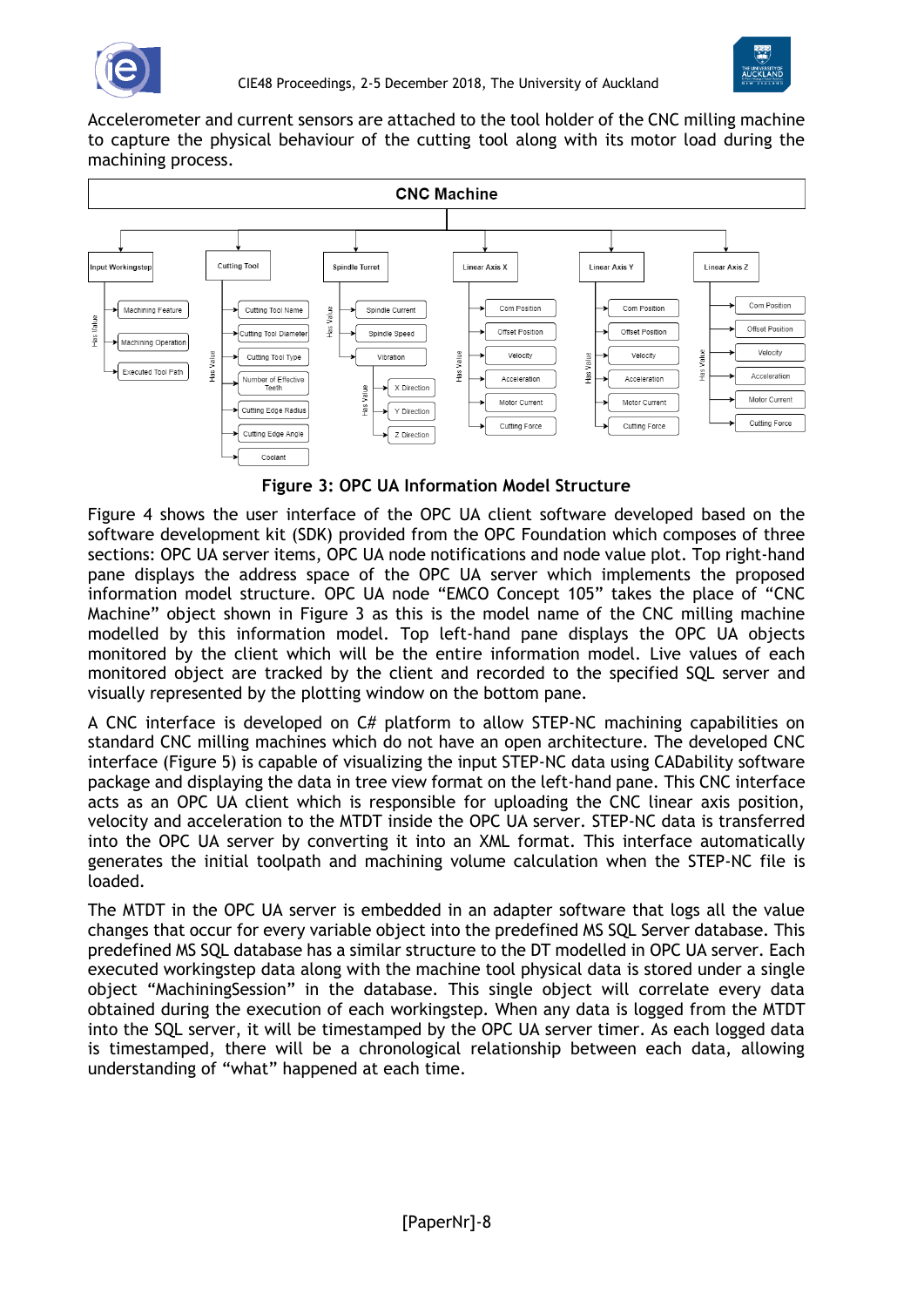



| <b>KK</b> STEPClient                                           |                            |                              |                       |                                                       |                       |                                                                                                          |             |              | $\Box$  | X  |
|----------------------------------------------------------------|----------------------------|------------------------------|-----------------------|-------------------------------------------------------|-----------------------|----------------------------------------------------------------------------------------------------------|-------------|--------------|---------|----|
| File<br>Task                                                   | Discovery                  | Help                         | <b>TestButton</b>     | Node Live Graph                                       |                       |                                                                                                          |             |              |         |    |
|                                                                |                            |                              | www.opcfoundation.org | OPC UA Technology Sample                              |                       |                                                                                                          |             |              |         |    |
|                                                                |                            |                              |                       |                                                       |                       |                                                                                                          |             |              |         |    |
| F<br>$\Omega$<br>N<br>$\mathbf{H}$                             |                            |                              |                       | <b>STEPClient</b>                                     |                       |                                                                                                          |             |              |         |    |
| opc.tcp://localhost.61210/UA/SampleClient - [None:None:Binary] |                            |                              |                       |                                                       |                       |                                                                                                          |             | $\checkmark$ | Connect |    |
| <b>E-D</b> Linear Axis X                                       |                            |                              |                       | <b>⊟---</b> ■ Objects                                 |                       |                                                                                                          |             |              |         |    |
| ட்⊶ <b>⊒</b> Linear Axis Y                                     |                            |                              |                       | ங்⊶⊟ Server                                           |                       |                                                                                                          |             |              |         |    |
| ட்⊶⊐ LinearAxis Z                                              |                            |                              |                       | ட்⊶⊐ WorkingStep                                      |                       |                                                                                                          |             |              |         |    |
| <b>E-D</b> WorkingStep                                         |                            |                              |                       | m-D EMCO Concept 105                                  |                       |                                                                                                          |             |              |         |    |
|                                                                | <b>E</b> —D STEPNC Project |                              |                       | ங்⊶⊟ Linear Axis X                                    |                       |                                                                                                          |             |              |         |    |
| <b>A</b> Spindle                                               |                            |                              |                       | ங்⊸ <b>□</b> LinearAxis Y                             |                       |                                                                                                          |             |              |         |    |
|                                                                | Spindle Speed              |                              |                       | ங்⊶⊟ Linear Axis Z                                    |                       |                                                                                                          |             |              |         |    |
|                                                                | Direction<br>MotorCurrent  |                              |                       | <b>E</b> -D Spindle                                   |                       |                                                                                                          |             |              |         |    |
|                                                                | TurretVibrationX           |                              |                       | <b>E</b> -D Cutting Tool<br><b>E-D</b> STEPNC Project |                       |                                                                                                          |             |              |         |    |
|                                                                |                            |                              |                       |                                                       |                       |                                                                                                          |             |              |         |    |
|                                                                | TurretVibrationZ ⊑—أ       |                              |                       |                                                       |                       |                                                                                                          |             |              |         |    |
| <b>E-OuttingTool</b>                                           |                            |                              |                       |                                                       |                       |                                                                                                          |             |              |         |    |
|                                                                |                            |                              | $\checkmark$          |                                                       |                       |                                                                                                          |             |              |         |    |
| Subscription                                                   | Message ID                 | Publish Time                 | <b>Notifications</b>  | Data Changes   EventTypes                             |                       |                                                                                                          |             |              |         |    |
| - <b>Spindle</b>                                               | 3                          | 19:03:32.695                 | 0                     | n                                                     | Ũ.                    |                                                                                                          |             |              |         |    |
| -@Spindle                                                      | 3                          | 19:03:42.684                 | 0                     | $\theta$                                              | Ū.                    |                                                                                                          |             |              |         |    |
| - <b>Spindle</b><br>-- Spindle                                 | 3<br>3                     | 19:03:52.676<br>19:04:02.717 | 0<br>0                | 0<br>0                                                | Ũ<br>Û                |                                                                                                          |             |              |         |    |
| - <b>Spindle</b>                                               | 3                          | 19:04:12.705                 | Ū.                    | $\theta$                                              | Ū.                    |                                                                                                          |             |              |         |    |
| - <b>Spindle</b>                                               | 3                          | 19:04:22.698                 | 0                     | 0                                                     | Ũ                     |                                                                                                          |             |              |         |    |
| - <b>Spindle</b>                                               | 3                          | 19:04:32.693                 | 0                     | 0                                                     | Û                     |                                                                                                          |             |              |         |    |
|                                                                |                            | **********                   |                       |                                                       |                       |                                                                                                          |             |              |         |    |
|                                                                |                            |                              |                       |                                                       | Spindle: MotorCurrent |                                                                                                          |             |              |         |    |
| 6                                                              |                            |                              |                       |                                                       |                       |                                                                                                          |             |              |         |    |
| 4                                                              |                            |                              |                       |                                                       |                       |                                                                                                          |             |              |         |    |
| $\overline{2}$                                                 |                            |                              |                       |                                                       |                       |                                                                                                          |             |              |         |    |
| $\Omega$                                                       |                            |                              |                       |                                                       |                       |                                                                                                          |             |              |         |    |
|                                                                |                            |                              |                       |                                                       |                       |                                                                                                          |             |              |         |    |
| $-2$                                                           |                            |                              |                       |                                                       |                       |                                                                                                          |             |              |         |    |
| -4                                                             |                            |                              |                       |                                                       |                       |                                                                                                          |             |              |         |    |
| $-6$                                                           |                            |                              |                       |                                                       |                       |                                                                                                          |             |              |         |    |
|                                                                |                            | 07:02:20.00                  |                       |                                                       | 07:02:25.00           |                                                                                                          | 07:02:30.00 |              |         |    |
|                                                                |                            |                              |                       |                                                       |                       |                                                                                                          |             |              |         |    |
|                                                                |                            |                              |                       |                                                       |                       | opc.tcp://localhost:61210/UA/SampleClient (None) UABinary Server Status: Running 2018-10-06 19:05:09 7/0 |             |              |         | ú. |

**Figure 4: OPC UA Client Software Interface**





[PaperNr]-9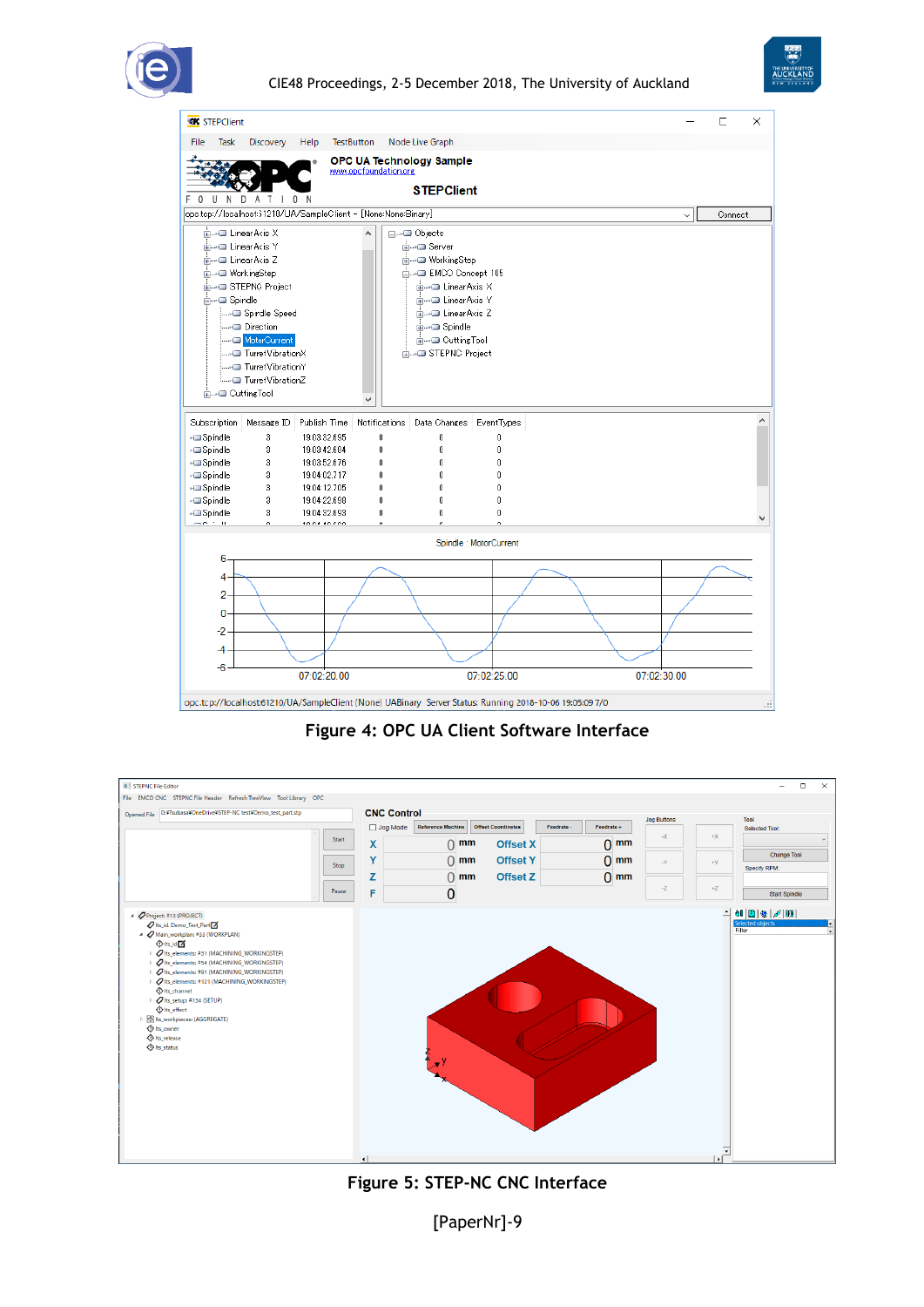



Additional triaxial accelerometer and current sensors are integrated into the CNC machine tool to capture the physical behaviour of the machine tool during the machining session. Sensor data are collected through National Instrument DAQ card cDAQ9133 containing software which is able to connect to the specified OPC UA server directly. All sensor data captured by the DAQ are uploaded on each appropriate variable node in the OPC UA server. The accelerometer is mounted onto the machine tool turret to capture the vibration occurring on the cutting tool during machining. As the vibration of the cutting tool is measured in three axes: x, y, and z, it is able to capture exactly how the cutting tool is behaving during the machining operations. The current sensor is installed directly on the axis motor driver circuitries to measure the amount of electrical current drawn by the motor during the machining process. Each axis drive motor is connected to a lead screw to precisely control the position, hence by measuring the current drawn by the motor allows to determine the axis drive force.

# **5 CONCLUSION AND FUTURE WORK**

In this paper, a framework for machining parameter optimization with the use of STEP-NC and DT is proposed. This framework demonstrates how STEP-NC machining data can be correlated with real-time physical machine data to establish a knowledge base. The data in the knowledge base are analysed by machine learning algorithms to determine the machine tool specific physical characteristics. Throughout the life of this framework, new machining data will be added to the knowledge base from the MTDT. By constantly analysing new machining data obtained from the MTDT, slow changes of the physical machine characteristics can be detected.

The physical machine characteristics revealed from data analysis enable machine-specific optimization of the input STEP-NC machining data. A machine-specific optimization allows to reduce the variance in machining quality across different machine tools once an appropriate knowledge base is established. The physical machine characteristics also enable detection of abnormal machining behaviour during its operation. As the DT proposed in this framework is formed on OPC UA, a compensation action for the detected abnormality can be executed through the MTDT.

The proposed framework holds a significant amount of flexibility with the incorporation of a machine learning algorithm. For future work, different types of machine learning models will be explored to perform optimization on the feature geometry as well as its machining parameters. The analysis through different machine learning algorithms will help reveal the physical machine characteristics. Therefore, if a sufficient amount of data is stored in the knowledge base, final machine tolerances can be predicted from the input machining data. An effective process planning system can be developed if an accurate prediction can be made from the input STEP-NC file, the workingsteps and workplan orders can be altered for optimal machining time or quality. More sensors will be added in the future to capture the physical behaviour in more detail as there are numerous factors involved to determine the final machining quality of the machined part.

# **6 REFERENCES**

- [1] **Oztemel, E., Gursev, S.** 2018. Literature review of Industry 4.0 and related technologies. *Journal of Intelligent Manufacturing*. doi:10.1007/s10845-018-1433-8.
- [2] **Grieves, M**. 2014. Digital Twin: Manufacturing Excellence through Virtual Factory Replication. *White paper*.
- [3] **Xu, X.** 2017. Machine Tool 4.0 for the new era of manufacturing. *International Jornal of Advanced Manufacturing Technology*. 92(5-8), pp 1893–1900. doi:10.1007/s00170- 017-0300-7.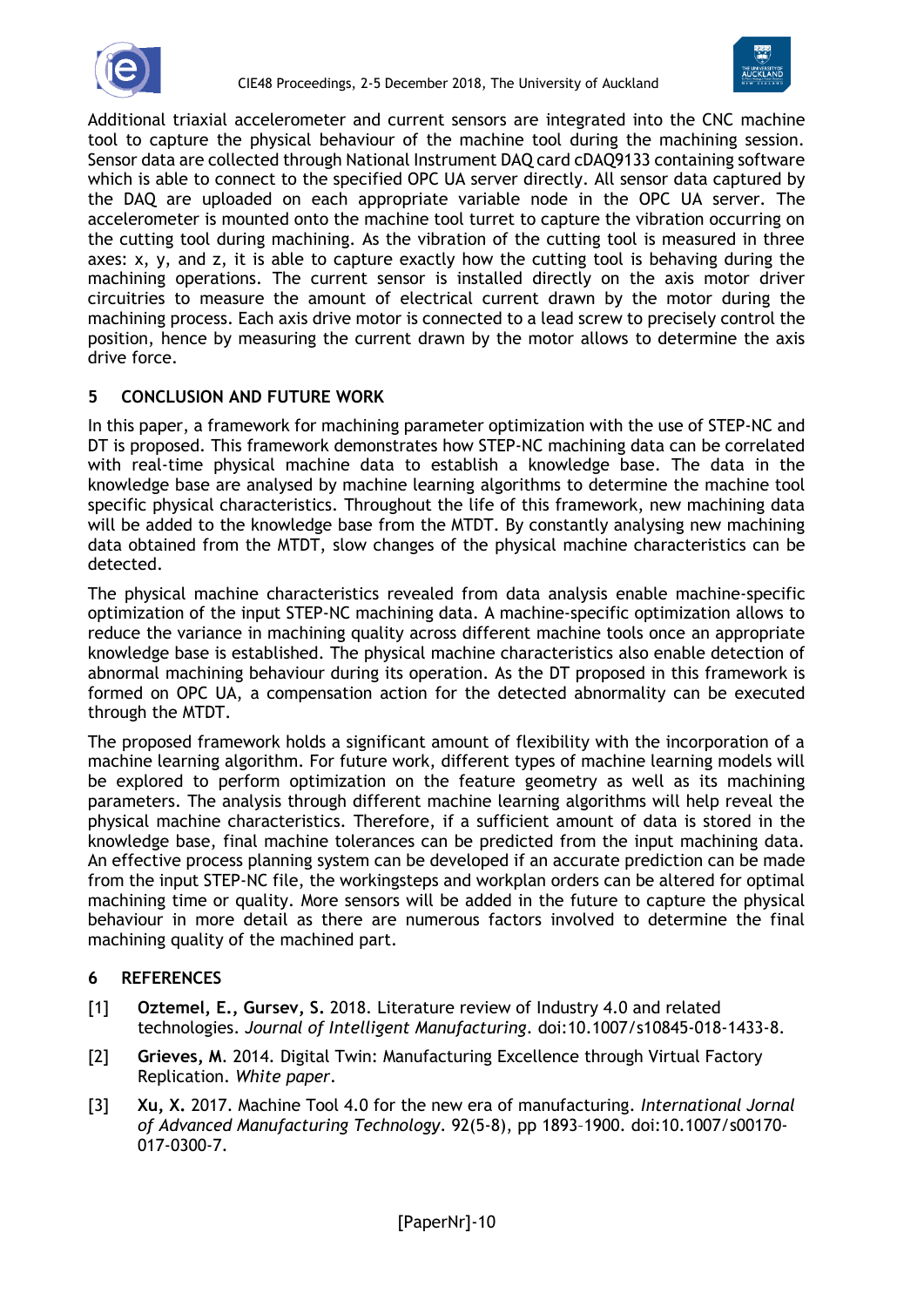



- [4] **ISO.** 1982. ISO 6983/1 Numerical control of machines Program format and definition of address words – Part 1: Data format for positioning, line and contouring control systems. First edition.
- [5] **ISO.** 2007. ISO 10303-238, Industrial Automation Systems and IntegrationProduct Data Representation and Exchange, Part 238: Application Protocol: Application Interpreted Model for Computerized Numerical Controllers.
- [6] **Lee, E. A.** 2006. Cyber-physical systems Are computing foundations adequate?. Position Paper for NSF Workshop on Cyber-Physical Systems: Research Motivation, Techniques and Roadmap, vol. 2, pp 1–9.
- [7] **Lee, E. A.** 2008. Cyber physical systems: Design challenges. Proceedings of the 11th IEEE Symposium on Object Oriented Real-Time Distributed Computing (ISORC), Florida, USA, 5-7 May, pp 363–369.
- [8] **Liu, C., Jiang, P.** 2016. A Cyber-physical System Architecture in Shop Floor for Intelligent Manufacturing. Procedia CIRP, 56, pp 372–377. doi:10.1016/j.procir.2016.10.059.
- [9] **Verl, A., Lechler, A., Schlechtendahl, J.** 2012. Glocalized cyber physical production systems. *Production Engineering*, 6(6), pp 643–649. doi:10.1007/s11740-012-0418-2.
- [10] **Wang, L., Törngren, M., Onori, M.** 2015. Current status and advancement of cyberphysical systems in manufacturing. *Journal of Manufacturing Systems*, 37, pp 517–27.
- [11] **Dombrowski, U., Wagner, T., Riechel, C.** 2013. Concpt for a Cyber Physical Assembly System. Proceedings of the 2013 IEEE International Symppsium on Assembly and Manufacturing (ISAM), Xi'an, China, July 30 – August 2, pp 293–296. doi:10.1109/ISAM.2013.6643461.
- [12] **Lee, J., Bagheri, B.** 2015. Cyber-physical systems in future maintenance. *9th WCEAM Research Paper*, Springer, pp 299–305. doi:10.1007/978-3-319-15536-4.
- [13] **Morgan, J., O'Donnell, G.E.** 2015. Cyber physical process monitoring systems. *Journal of Intelligent Manufacturing*, 29(6), pp 1317–1328. doi:10.1007/s10845-015-1180-z.
- [14] **Liu, C., Xu, X.** 2017. Cyber-physical Machine Tool The Era of Machine Tool 4.0. *Procedia CIRP*, 63, pp 70–75. doi:10.1016/j.procir.2017.03.078.
- [15] **Liu, C., Vengayil, H., Zhong, R.Y., Xu, X.** 2018. A systematic development method for cyber-physical machine tools. *Journal of Manufacturing Systems*, pp 1–12. doi:10.1016/j.jmsy.2018.02.001.
- [16] **ISO**. 2002. ISO 14649-1. Data model for computerized numerical controllers: part 1 overview and fundamental principles. ISO TC 184/SC 1.
- [17] **Ridwan, F., Xu, X., Liu, G.** 2012. A framework for machining optimisation based on STEP-NC. Journal of Intelligent Manufacturing, 23 (3), pp 423–441. doi:10.1007/s10845-010-0380-9.
- [18] **ISO.** 1994. ISO 10303-11. Industrial automation systems and integration— product data representation and exchange-part 11: Description methods: The EXPRESS language reference manual.
- [19] **Zhao, F., Xu, X., Xie, S.** 2008. STEP-NC enabled on-line inspection in support of closed-loop machining. *Robotics and Computer-Integrated Manufacturing*, 24(2), pp 200–216. doi:10.1016/j.rcim.2006.10.004.
- [20] **Danjou, C., Le Duigou, J., Eynard, B.** 2015. Closed-loop manufacturing, a STEP-NC process for data feedback: a case study, *Procedia CIRP*, 41, pp 852-857. doi:10.1016/j.procir.2015.12.034.